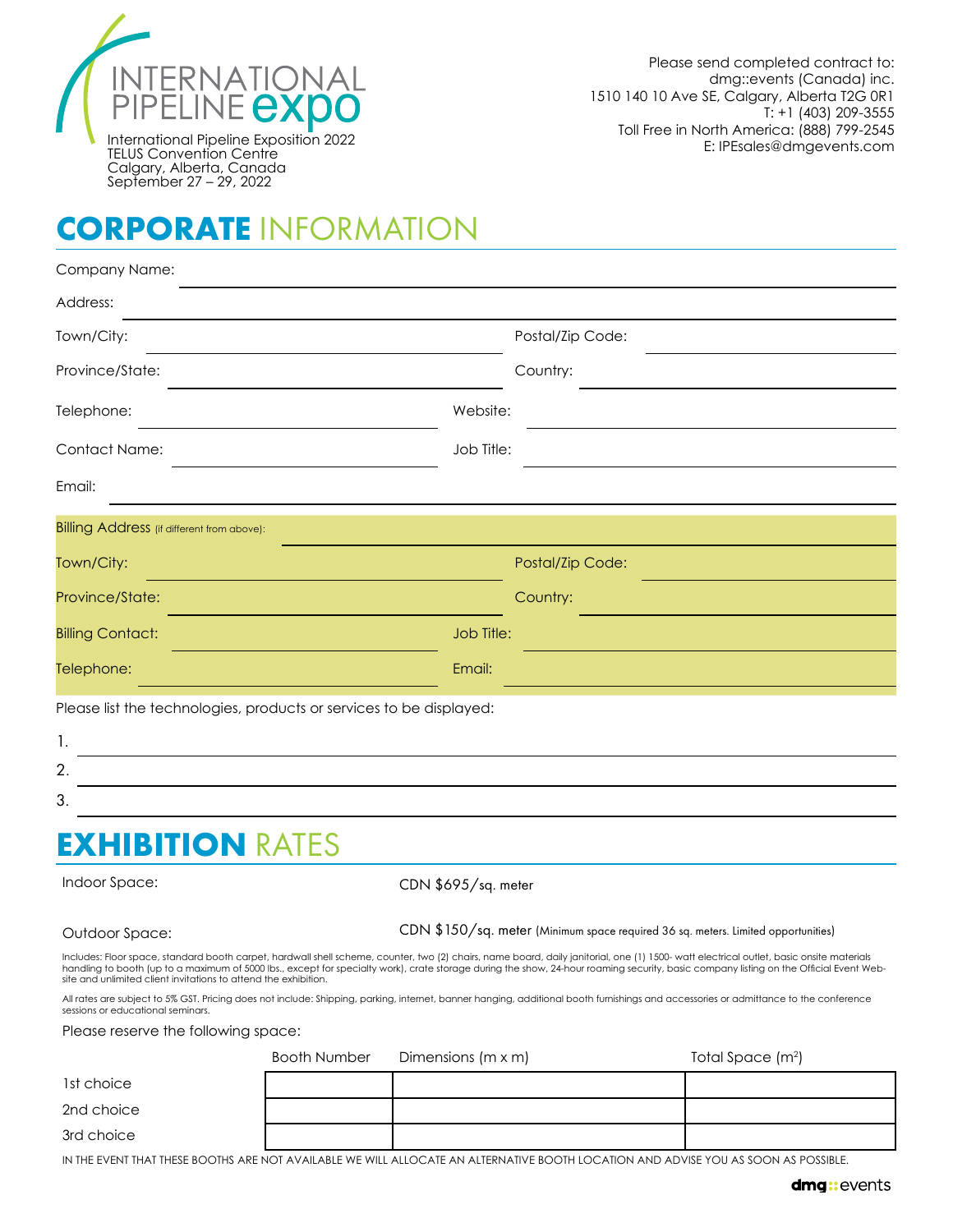## **EVENT GUIDE AND** WEB ADVERTISING

Book now and save money on your advertising. The following rates apply ONLY if purchased when booking exhibit space.

|                                                                                                                                                                                                                                                                                                                                                                                                                                                                                                                                                                                                  | 1. Event Guide Advertising: Full colour print advertisements |                               |                                      |                |  |  |
|--------------------------------------------------------------------------------------------------------------------------------------------------------------------------------------------------------------------------------------------------------------------------------------------------------------------------------------------------------------------------------------------------------------------------------------------------------------------------------------------------------------------------------------------------------------------------------------------------|--------------------------------------------------------------|-------------------------------|--------------------------------------|----------------|--|--|
| Full Page Ad                                                                                                                                                                                                                                                                                                                                                                                                                                                                                                                                                                                     |                                                              | Price: \$3,950.00             |                                      |                |  |  |
|                                                                                                                                                                                                                                                                                                                                                                                                                                                                                                                                                                                                  |                                                              | BOOK NOW and save: - \$500.00 |                                      |                |  |  |
|                                                                                                                                                                                                                                                                                                                                                                                                                                                                                                                                                                                                  |                                                              |                               | Total: \$3,450.00                    |                |  |  |
| Half Page Ad                                                                                                                                                                                                                                                                                                                                                                                                                                                                                                                                                                                     |                                                              |                               | Price: \$2,400.00                    |                |  |  |
|                                                                                                                                                                                                                                                                                                                                                                                                                                                                                                                                                                                                  |                                                              | BOOK NOW and save: - \$200.00 |                                      |                |  |  |
|                                                                                                                                                                                                                                                                                                                                                                                                                                                                                                                                                                                                  |                                                              |                               | Total: \$2,200.00                    |                |  |  |
|                                                                                                                                                                                                                                                                                                                                                                                                                                                                                                                                                                                                  |                                                              |                               |                                      |                |  |  |
| 2. Web Advertising: Carousel Banner Ad at www.internationalpipelineexposition.com: Promote your<br>participation in advance and advertise to visitors planning their attendance. Present your customized message and direct traffic to your website. Advertisement starts 30                                                                                                                                                                                                                                                                                                                     |                                                              |                               |                                      |                |  |  |
| days prior to the show opening.<br>Full Banner Ad                                                                                                                                                                                                                                                                                                                                                                                                                                                                                                                                                |                                                              |                               | Price: \$3,150.00                    |                |  |  |
|                                                                                                                                                                                                                                                                                                                                                                                                                                                                                                                                                                                                  |                                                              | BOOK NOW and save: -\$150.00  |                                      |                |  |  |
|                                                                                                                                                                                                                                                                                                                                                                                                                                                                                                                                                                                                  |                                                              |                               | Total: \$3,000.00                    |                |  |  |
| For more information about advertising and sponsorship opportunities, call (403) 209-3555 or email IPEsales@dmgevents.<br>com. All advertising specifications delivered upon confirmation of order(s). All rates are subject to 5% GST.                                                                                                                                                                                                                                                                                                                                                          |                                                              |                               |                                      |                |  |  |
|                                                                                                                                                                                                                                                                                                                                                                                                                                                                                                                                                                                                  |                                                              |                               | Total:                               |                |  |  |
| <b>SUMMARY OF OF</b>                                                                                                                                                                                                                                                                                                                                                                                                                                                                                                                                                                             |                                                              |                               |                                      |                |  |  |
| <b>PRODUCT</b>                                                                                                                                                                                                                                                                                                                                                                                                                                                                                                                                                                                   | <b>STAND NUMBER</b>                                          | <b>QUANTITY</b>               | <b>PRICE</b>                         | COST IN CDN \$ |  |  |
|                                                                                                                                                                                                                                                                                                                                                                                                                                                                                                                                                                                                  |                                                              |                               |                                      |                |  |  |
|                                                                                                                                                                                                                                                                                                                                                                                                                                                                                                                                                                                                  |                                                              |                               |                                      |                |  |  |
|                                                                                                                                                                                                                                                                                                                                                                                                                                                                                                                                                                                                  |                                                              |                               |                                      |                |  |  |
|                                                                                                                                                                                                                                                                                                                                                                                                                                                                                                                                                                                                  |                                                              | 1                             | \$250.00                             | \$250.00       |  |  |
|                                                                                                                                                                                                                                                                                                                                                                                                                                                                                                                                                                                                  |                                                              | 1                             | \$179.00                             | \$179.00       |  |  |
|                                                                                                                                                                                                                                                                                                                                                                                                                                                                                                                                                                                                  |                                                              |                               |                                      |                |  |  |
|                                                                                                                                                                                                                                                                                                                                                                                                                                                                                                                                                                                                  |                                                              |                               | Subtotal                             |                |  |  |
|                                                                                                                                                                                                                                                                                                                                                                                                                                                                                                                                                                                                  |                                                              |                               | 5% GST (MUST BE ADDED TO ALL ORDERS) |                |  |  |
|                                                                                                                                                                                                                                                                                                                                                                                                                                                                                                                                                                                                  |                                                              |                               | Total                                |                |  |  |
| Deposit of 15% plus 5% GST is required at time of booking. Second payment of an additional 35% due September 24, 2021. Full and final payment is due March 25, 2022                                                                                                                                                                                                                                                                                                                                                                                                                              |                                                              |                               |                                      |                |  |  |
| Orders received after this date will be invoiced for 100%.<br><b>LIABILITY &amp; PROPERTY INSURANCE CERTIFICATE (REQUIRED)</b>                                                                                                                                                                                                                                                                                                                                                                                                                                                                   |                                                              |                               |                                      |                |  |  |
| \$2,000,000 Liability Limits: General Liability (Per Occurrence and Aggregate Limit), Products and Completed Operations, Personal and Advertising Injury, Fire Damage Limit - \$<br>250,000. Medical Expenses not included. Subject to \$1,000 Bl, PD and Expenses Deductible. \$25,000 Inland Marine limit - covers your property while in transit to and from the Event<br>Location (3 days before and 3 days after the Event), and while on the Event premises. Subject to \$1,000 deductable. Coverage is subject to underwriting review. See Section<br>5(a) on page 4 for Ineligible Risk. |                                                              |                               |                                      |                |  |  |
|                                                                                                                                                                                                                                                                                                                                                                                                                                                                                                                                                                                                  |                                                              |                               |                                      |                |  |  |
|                                                                                                                                                                                                                                                                                                                                                                                                                                                                                                                                                                                                  |                                                              |                               |                                      |                |  |  |
|                                                                                                                                                                                                                                                                                                                                                                                                                                                                                                                                                                                                  |                                                              |                               |                                      |                |  |  |
|                                                                                                                                                                                                                                                                                                                                                                                                                                                                                                                                                                                                  |                                                              |                               |                                      |                |  |  |
| Outdoor Exhibit Space<br>Indoor Hardwall Space<br><b>Event Media Listing (REQUIRED)</b><br>Liability & Property Insurance Certificate (REQUIRED)<br>Event Guide and Web Advertising Opportunities<br><b>APPLICATION</b> AUTHORIZATION & PAYMENT<br>We hereby apply for exhibit space and /or Event Guide advertising and/or website advertising at IPE 2022. We hereby agree to abide by the Terms and Conditions printed<br>on Page 3 of this document.<br>Signature:<br>Date:                                                                                                                  |                                                              |                               |                                      |                |  |  |

Cheque made payable to dmg events (Canada) inc. is enclosed, or will be delivered within 10 days.

Please invoice for deposit. Please invoice for full amount.

Please send cheques to: dmg::events (Canada) Inc. Bank of America N.A. Canada Branch Lockbox #310360 PO Box 578, Stn M Calgary, AB Canada T2P 2J2

**Payment can be made using our online payment portal:**

https://dmg.energy/payments<br>If paying before you receive your invoice, please include<br>5% GST in your payment and indicate the following in the<br>"invoice number" field: "Your company name" - IPE 2022

 **A space confirmation/invoice will be forwarded to you upon space assignment.** (GST #893795872RT: Goods and Service Tax applicable to all exhibitors)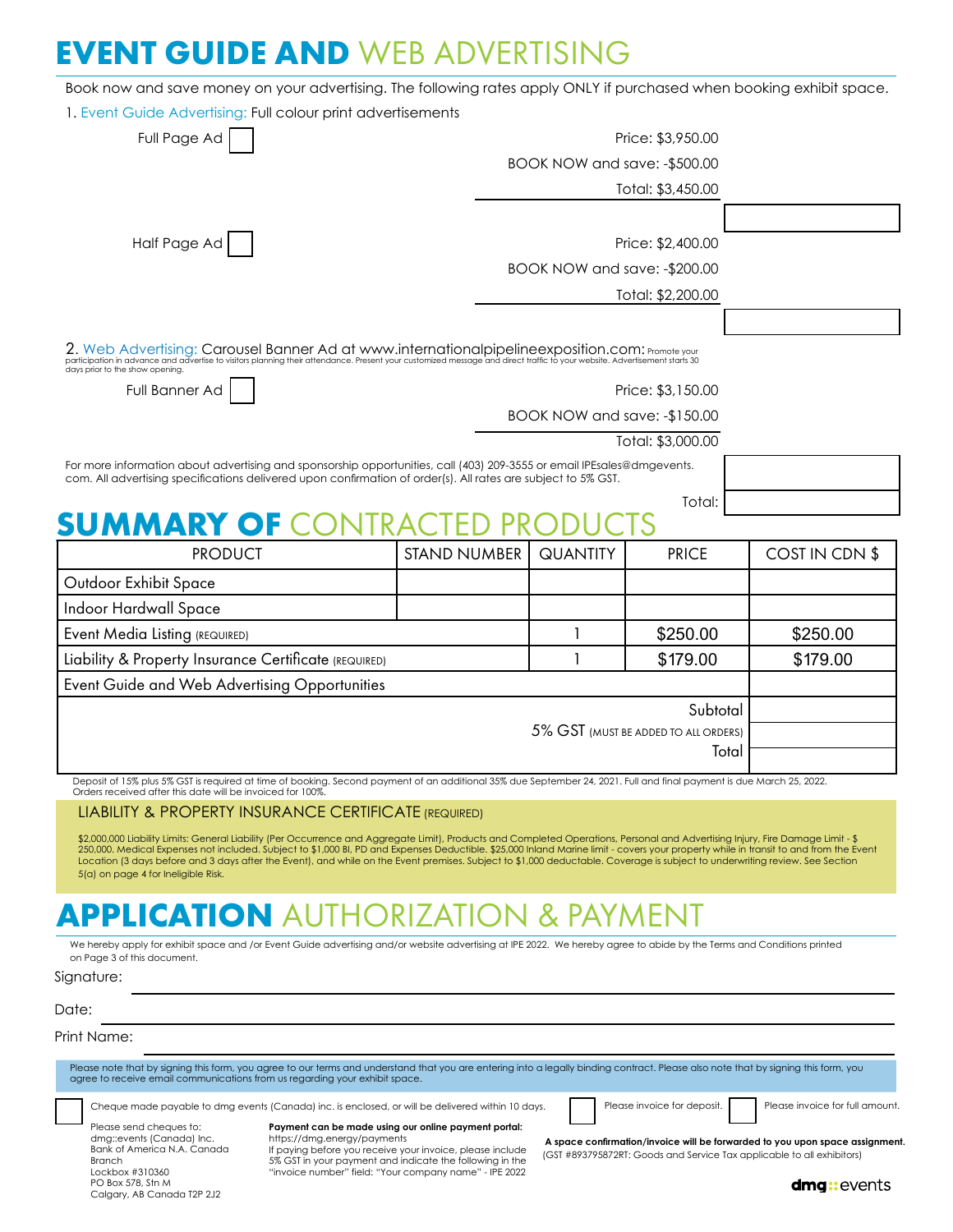### **DMG Events - Delegate Event Terms and Conditions**

#### **1 Definitions**

In these T&C:

The following terms have the meaning set out in the Booking Contract: **Client**, **Event**, **Fees**, and **Organiser** (if not otherwise stated, this shall be DMG Events (Canada) Inc.). **Parties** are Organiser and Client.

**Affiliate** means in relation to a Party, any entity that directly or indirectly controls, is controlled by, or is under common control with that Party from time to time.

**Applicable Laws** means all laws applicable in the country or countries of performance of these T&C, including all legislation, statutory instruments, regulations, regulatory policies, guidelines and codes of practice and any other requirements of any relevant government or governmental or regulatory agency, applicable to the performance of these T&C.

**Booking Contract** means the booking contract for attendance at the Event, including any appendices to the Booking Contract.

**Event Platform** means the event website, event app or other platform designated to hosting any virtual element of the Event.

**Force Majeure Event** means any circumstance beyond the Organiser's reasonable control including, without limitation, acts of God, flood, drought, earthquake or other natural disaster, the outbreak of an epidemic or pandemic (and any measures adopted by municipal, provincial or federal governments, legislatures, public health or other competent authorities that are designed to limit the extent or impact of such pandemic or epidemic), terrorist attack, civil war, civil commotion or riots, war, threat of or preparation for war, armed conflict, imposition of sanctions, embargo, or breaking off of diplomatic relations, collapse of buildings, fire, explosion or accident, any labour or trade dispute, strikes, industrial action or lockouts, interruption or failure of a utility or major technical outage or transportation service, lack of commodities or supplies, vendor or software failure or systems outage, speaker or participant cancellation or withdrawal, or any other event which causes the whole or a substantial part of the Venue to be closed to the public or which otherwise adversely impacts the Event, including (without limitation) by making it impossible or unlawful to host the Event at the Venue and / or on the Event Platform and / or on the planned date.

**T&C** means the Booking Contract and these terms and conditions.

**Venue** means, if the Event is a physical Event, the exhibition hall or area in which the Event takes place.

#### **2 These T&C**

- 2.1 Our events, whether physical or virtual are directed at business professionals and are not directed at individuals, consumers or children. **By entering into these T&C you warrant and represent that you (and each Delegate (defined in Clause 2.5 below)) are a business professional and have authority and power to legally bind the Client to these T&C.**
- 2.2 These T&C apply between the Client (**you**, **your**) and the Organiser (**we**, **our**), and set out the terms on which you agree to attend the Event, whether physical or virtual.
- 2.3 These T&C shall come into force on the day the Organiser receives:
	- a copy of the Booking Contract which has been signed by the Client or when an appropriate electronic signature is applied in respect of the Client through such electronic signatures application as is adopted by the Organiser from time to time; or
	- (b) a completed online booking form (**Online Form**) submitted by an authorised representative of the Client, which (where accepted by us and not rejected in the circumstances described below) shall be deemed for the purpose of these T&C to be the Booking Contract,

(the **Effective Date**) and shall, unless terminated earlier in accordance with these T&C, expire 30 days after the later of: (i) completion of the Event; and (ii) the date on which content and materials relating to the Event are no longer accessible by the Client on the Event Platform (the **Term**). For the avoidance of doubt, we reserve the right to accept or reject any Booking Contract or Online Form submitted to us by you at any time, including after the Effective Date (which may be due to the outcome of any sanctions screening or such other checks which we may undertake in respect of you). If we reject the Online Form, no Booking Contract shall be formed, we will refund you any Fees paid by you and these T&C shall terminate automatically. If we reject the Booking Contract, we will refund you any Fees paid by you and these T&C shall terminate automatically.

- 2.4 Any additional terms and conditions provided to us by you and not agreed by the Parties in the Booking Contract shall not have legal effect and shall be deemed withdrawn by you upon entry into these T&C. For clarity, obligations in respect of Event sponsors and exhibitors are set out in the separate Events T&C.
- 2.5 You are required to specify the name, job role, phone number and email address of each individual attending the Event on your behalf (a **Delegate**) either:
	- (a) by notice to us in writing (including by email) using the Organiser contact details specified on the Booking Contract (the **Organiser**

**Contact**) at least ten (10) business days in advance of the first day of the Event; or

(b) by providing such information to us in the Booking Contract.

You may not substitute one named Delegate specified in such notice or the Booking Contract for another individual without our prior written consent. If you wish to substitute a named Delegate for another individual, you must notify the Organiser Contact in writing (including by email) at least 2 business days in advance of the Event. We reserve the right to refuse entry to the Event to any individual seeking access who is not a named Delegate notified to us in accordance with this Clause 2.5.

- 2.6 You shall procure that your Delegates are made aware of, read and comply with these T&C. Any obligation expressed to be owed by you, the Client, under these T&C shall apply to each Delegate as if it was the Client. For the avoidance of doubt, you shall be wholly liable at all times for any breach of these T&C by a Delegate, and any acts or omissions of a Delegate in connection with the Event.
- **3 General**
- 3.1 If you will attend the Event, or any part of the Event, in person:
	- (a) you acknowledge that we are not responsible for the loss of or damage to your, or your Delegate's, property during the Event; and
	- (b) you shall procure that your Delegates do not cause any physical damage to the Venue, our property or to the property of any other attendee of the Event (including any other Delegate, or an exhibitor or sponsor). You are solely responsible for the cost of making good any such physical damage.
- 3.2 You agree to comply with any user, technical or operational information or guidelines relating to the Event and/or the Event Platform notified to you in writing (including by email), including without limitation:
	- (a) If you attend any element of the Event in person, any rules and procedures relating to health and safety, security and general use of the Venue; and
	- (b) if you attend any element of the Event virtually, the Event Platform rules and procedures relating to advertising, acceptable user and content guidelines, anti-harassment policies, contribution and messaging policies, security and general use of the Event Platform,

(**Additional Terms**), together with all instructions from time to time from us, the Event Platform operator or administrator or Venue management or security personnel, during the operation of the Event.

- 3.3 You acknowledge that we may refuse admission to, block access to, or remove from the Event (whether virtual or physical), any person in our absolute discretion who fails to comply with these T&C or who in our sole opinion places you in breach of these T&C, undertakes (or seeks to undertake) any unauthorised access to systems or content (including in respect of exhibitor, sponsor or other attendee content), damages property or who represents a security risk, safety risk, nuisance or annoyance to the running of the Event or the operation of the Event Platform, including any named Delegate notified to us in accordance with Clause 2.5.
- 3.4 You acknowledge that unauthorised photography and the recording or transmitting of audio or visual material by your Delegates at the Event is expressly prohibited.
- 3.5 Whilst we will take reasonable steps to ensure the accuracy of any information we provide to you relating to the Event, we give no warranty or representation as to the accuracy or completeness of the information, and any inaccurate information provided to you in connection with the Event shall not entitle you to cancel your attendance at the Event, or make any claim for refunds or otherwise against us.
- 3.6 You acknowledge and agree that we, or third parties acting on our behalf, may take photographs, videos or recordings of the Event which may include your Delegates (**Event Content**).

#### **4 Virtual Events**

- 4.1 If the Event is wholly or partly virtual, you agree to comply with this Clause 4.
- 4.2 You acknowledge that you are solely responsible for ensuring your Delegates have the required technical capacity and systems availability to enable them to access and ensure continual access to the Event Platform.
- 4.3 You acknowledge that you are solely responsible for ensuring that access by your Delegates to the Event Platform is kept secure if we issue them with a username and password (or other access keys or credentials). The username and password are confidential and remain our property and must not be shared, assigned or transferred to any third party without our permission in writing. You acknowledge that you must not permit the sharing of any username or password (or other access keys or credentials) by your Delegates and accept that if they do, you will be wholly liable and will remain liable for any acts carried out or omitted to be carried out using those usernames, passwords, keys and credentials. You must immediately notify us if you become aware of any unauthorised use of the Event Platform or other breach of security.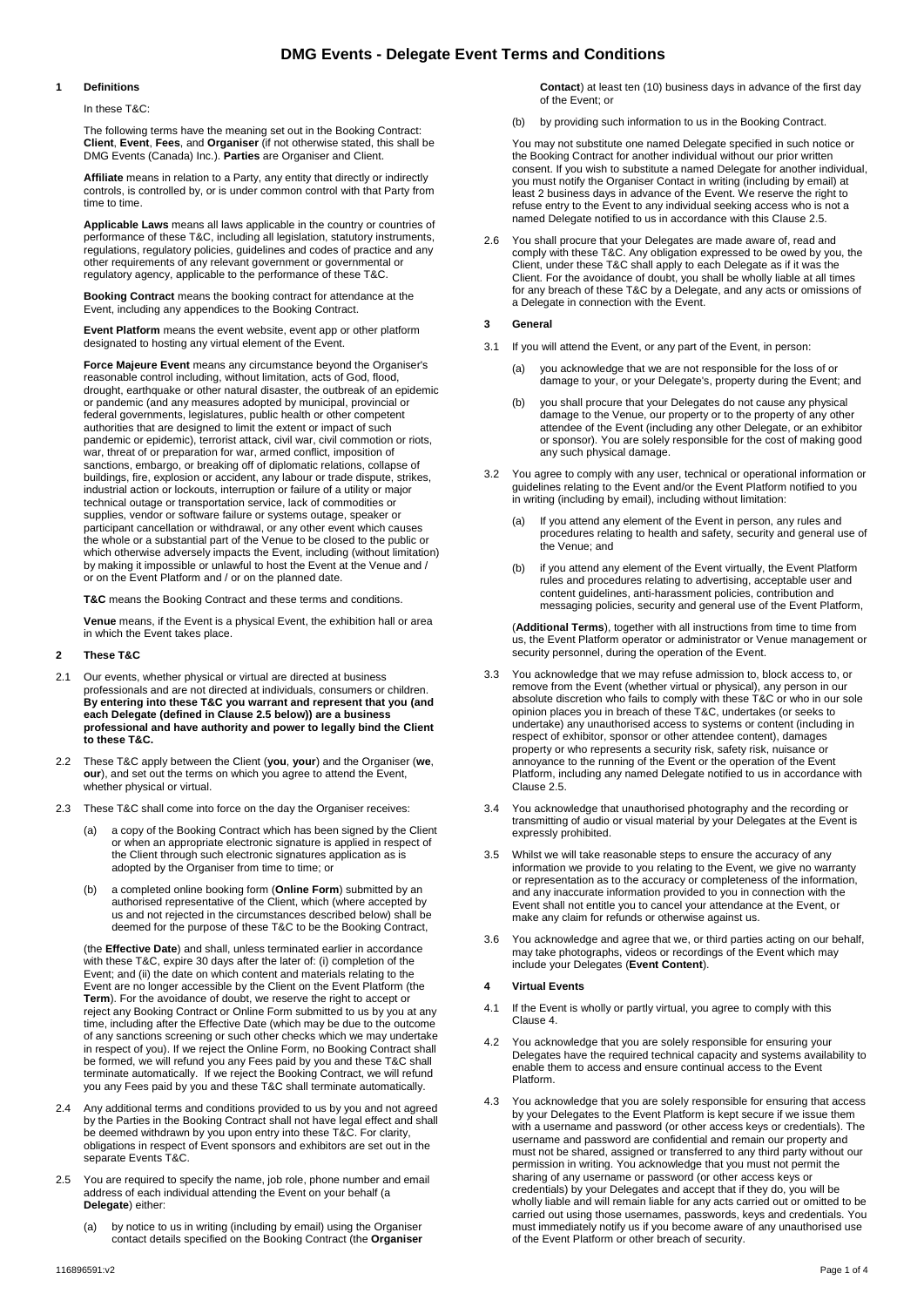- 4.4 You are responsible for ensuring that your Delegates do not interfere with or cause damage to the Event Platform, including but not limited to attempting to circumvent security, hack into or otherwise disrupt or corrupt any computer system, server, website, router or other device, whether knowingly or recklessly. You are responsible for the cost of making good any such damage, whether caused by your Delegates or any third parties engaged on your behalf.
- 4.5 You shall ensure that your Delegates do not procure or transmit the sending of any unauthorised or unsolicited advertising or promotional content or material through the Event Platform that has not been preagreed in writing (including by email) by us.
- 4.6 We reserve the right to monitor and moderate the Event Platform (including UGC, defined below in Clause 4.9) but you acknowledge that we are under no obligation to monitor, moderate or otherwise oversee the Event Platform.
- 4.7 You acknowledge and agree that the Event Platform is provided "as is" and that we cannot guarantee that the Event Platform will operate continuously, without interruption, securely or without errors and we will not be held liable for any temporary unavailability or disruption to the Event Platform.
- 4.8 You acknowledge that we do not endorse or accept responsibility for any content or use of the Event Platform, or any goods or services identified, described or advertised on the Event Platform and we are not responsible for ensuring that the Event Platform or any information on it or relating to it is accurate or kept up to date.
- 4.9 You acknowledge that certain functionality made available on the Event Platform (for example chat functionality, collaboration tools and content generation tools) may enable Delegates to generate content (**UGC**) and you accept that UGC may be embedded and / or incorporated into the Event Materials (defined in Clause 5.2(a) below), Event Content and/or the Event Platform and that we shall have a right to continue to use UGC in connection with future events or in connection with our other business purposes, or those of our Affiliates as provided in Clause 5.7. You shall not, and shall procure that your Delegates shall not, generate any UGC on the Event Platform which infringes the intellectual property rights of any third party or which is obscene, unprofessional or unlawful.

#### **5 Intellectual property rights**

5.1 In this Clause:

**Speaker Content** means any material, information, data or content (in each case, whether digital or hard copy), including any photograph, video or audio recording, generated or produced by the Client or its Delegate(s) and provided or made available to the Organiser by a Client or its Delegate(s) pursuant to the Delegate(s) delivering a presentation or participating in a panel discussion at the Event.

**Client Background IPR** means all intellectual property rights owned or created by the Client (or on the Client's behalf):

- (a) prior to the Effective Date; or
- (b) during the Term, independently from the performance of the Client's obligations or exercise of its rights under these T&C.
- 5.2 You acknowledge that we own, or shall be deemed to own:
	- (a) all intellectual property rights in the information or materials (whether digital or hard copy) provided to you or your Delegate(s) in connection with the Event (excluding Speaker Content) (**Event Materials**);
	- (b) any intellectual property rights generated or developed in connection with the Event or otherwise pursuant to these T&C, including all intellectual property rights in UGC and Event Content, but excluding Speaker Content; and
	- (c) to the extent applicable, all intellectual property rights in the Event Platform,

(**Organiser IPR**) and you shall not have any rights in respect of Organiser IPR other than as those granted pursuant to Clause 5.4.

- You agree to assign to us (or on request, to the relevant rights holder) with full title guarantee all legal and beneficial title and interest that you or your Delegate(s) may have in or in relation to any Organiser IPR from the date of its creation, whether in existence now or created in the future throughout the world for the full duration of the Organiser IPR (including any renewals or extensions thereof) together with the right to claim damages for past infringement of or other unlawful use(s) of such. You shall also ensure that all moral rights in any such Organiser IPR assigned to us are waived unconditionally and irrevocably and are not asserted, and shall procure such additional assistance and other steps as may be necessary from your Delegate(s) and other representatives to ensure that such intellectual property rights vest in us as provided for in Clause 5.2.
- 5.4 To the extent that we own the relevant intellectual property rights, we hereby grant (or shall procure the grant) to you for the Term a nonexclusive, non-transferable, non-sublicensable, revocable and royalty-free licence to use the Organiser IPR solely to the extent necessary for you to participate in the Event and, if applicable, use the Event Platform as contemplated by these T&C. You acknowledge that all Event Materials are strictly confidential and you shall ensure that your Delegate(s) do not copy or share any Event Materials with any third party for any purpose.
- 5.5 If any of your Delegates generate or produce Speaker Content:
	- you hereby grant to us, and if necessary procure the grant of, an irrevocable, non-exclusive, freely-transferable, worldwide and royalty-free licence (with the right to freely sub-license) to use, copy, distribute, disclose to third parties, reproduce (including, for the avoidance of doubt in any advertising or promotional material relating to the Event or in connection with any other events held by us), adapt, translate or modify all intellectual property rights in and to Speaker Content (including to any Client Background IPR incorporated or embedded in Speaker Content), for our and our Affiliates' business purposes for as long as such intellectual property rights subsist (and this licence shall survive termination of these T&C);
	- (b) you warrant that the Speaker Content will not infringe the copyright or any other right of any third party or breach any contract or duty of confidence, data protection law or the *Security of Information Act* (Canada) or other legislation relating to national security, or be inappropriate, obscene, defamatory or otherwise unlawful; and
	- (c) you shall ensure that all moral rights and performers' rights in any such Speaker Content arising under applicable intellectual property laws (including statute and common law), including, but not limited to, the *Patent Act* (Canada), the *Trademarks Act* (Canada), the *Copyright Act* (Canada), the *Integrated Circuit Topography Act* (Canada) and the *Industrial Design Act* (Canada) or similar rights existing under the laws of any jurisdiction are waived unconditionally and irrevocably and are not asserted.
- 5.6 To the extent any Client Background IPR is incorporated or embedded in UGC (or is otherwise incorporated or embedded in the Event Platform) you hereby grant (or shall procure the grant) to us a perpetual, nonexclusive, freely-transferable, worldwide and royalty-free licence (with the right to freely sub-license) solely to use such Client Background IPR within the UGC for our and our Affiliates' business purposes (and this licence shall survive termination of these T&C).
- 5.7 Any posts, messages or other materials, information or data supplied or uploaded on the Event Platform or other UGC will be considered nonconfidential and we have the right to use, copy, distribute and disclose such UGC to third parties for any purpose.
- 5.8 If the Event is wholly or partly virtual, you shall ensure that your Delegates do not download, store, reproduce, transmit, display, copy, distribute, exploit or use the Event Platform and/or any contribution contained in the Event Platform and/or any Event Materials for your or their own commercial gain, use the Event Platform and/or any contribution and/or any Event Materials in any manner other than in compliance with these T&C, or infringe our intellectual property rights or those of any third party in relation to your Delegate's use of the Event Platform and/or any content and/or any Event Materials.

#### **6 Data protection**

We will only use your Delegate's personal data in accordance with our privacy policy. You will ensure that each Delegate has read this privacy policy - details of this are available a[t www.dmgevents.com/privacy](http://www.dmgevents.com/privacy-policy/)[policy/.](http://www.dmgevents.com/privacy-policy/)

#### **7 Fees and payment**

- 7.1 You will pay us the Fees on the terms specified in the Booking Contract. All Fees are exclusive of applicable taxes (e.g. GST/HST/PST or other applicable sales taxes) and you shall pay a sum equal to the amount of such sales or equivalent tax chargeable, in addition to the Fees.
- 7.2 You shall make all payments of the Fees to the Organiser without any deduction or withholding for or on account of tax (a **Tax Deduction**), unless a Tax Deduction is required by law. If a Tax Deduction is required by law to be made by you, the amount of Fees due from you shall be increased to an amount which (after making any Tax Deduction) leaves an amount equal to the Fees which would have been due if no Tax Deduction had been required.
- 7.3 We reserve the right to change the price of the Event at any time, but such changes will not affect the Fees agreed in a Booking Contract. All discounts can only be applied at the time of registration for the Event and discounts cannot be combined. All discounts are subject to our approval and, to the extent applicable, shall be reflected in the Booking Contract. Discounts for group registrations are only valid for the number of Delegates specified on the Booking Contract. If the number of Delegates that actually attend the Event is (for any reason) less than the number specified in the Booking Contract, then we may (in our sole discretion) change the Fees payable by you to reflect the number of Delegates that actually attend the Event in line with our published prices then in force. For the avoidance of doubt, we shall not at any time during the Term, accept any request to apply discounts or promotions on the amount of Fees stated in the Booking Contract retrospectively, whether or not you have already paid the Fees.
- 7.4 In the event you fail to pay any part of the Fees by the relevant due date specified in the Booking Contract, we may (without prejudice to any other rights we may have):
	- (a) charge you interest on any amounts which are due and unpaid, at a rate per year of 2% above the then current Royal Bank of Canada's prime rate, calculated daily from the due date until the date of payment; and/or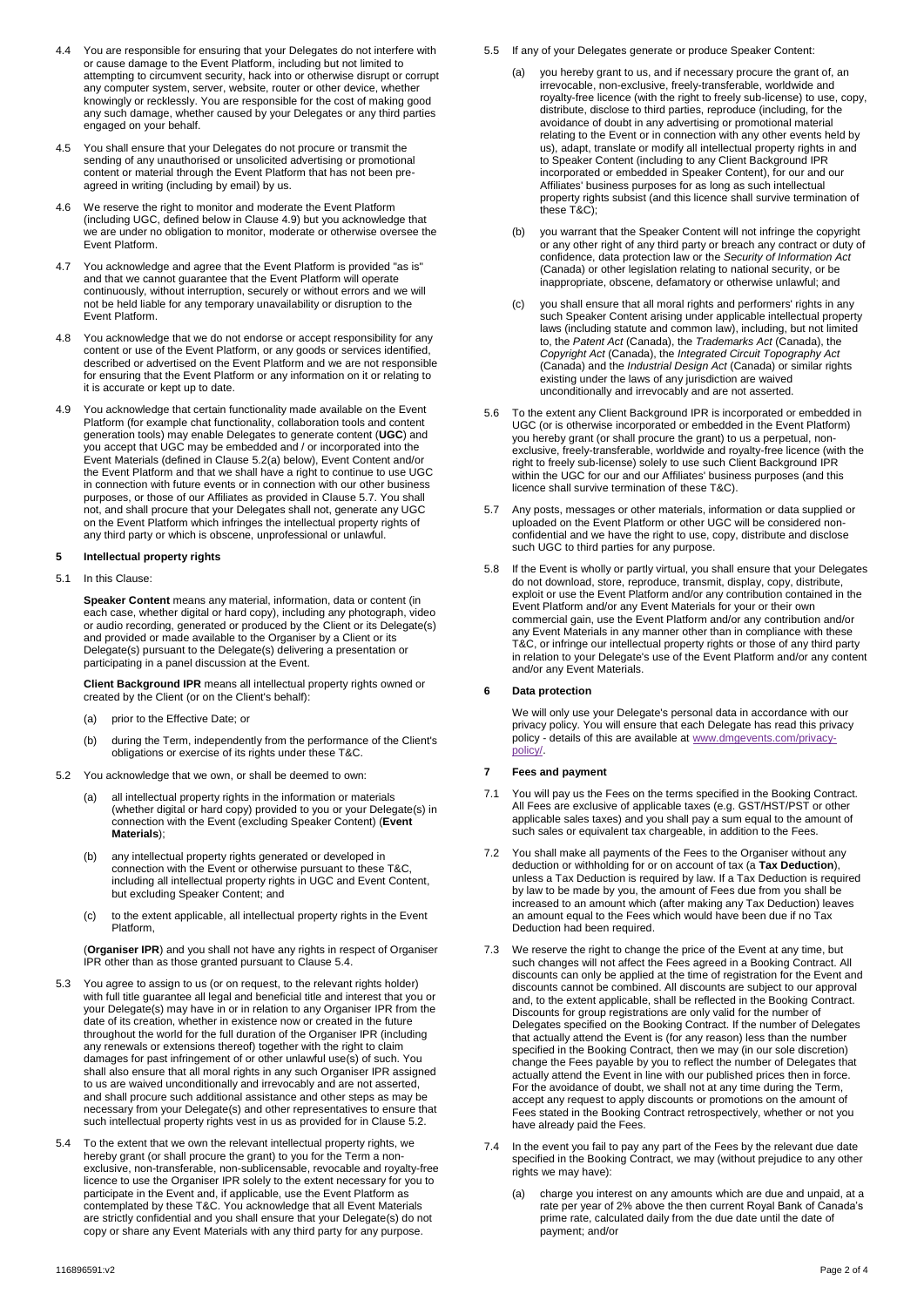(b) require such payment as a condition of your Delegate's entry to the Event or refuse their entry to, or block them from accessing, the Event (whether physical or virtual).

For the avoidance of doubt, if you do not pay the full amount of the Fees by the relevant due date and as a result your Delegate is refused entry to the Event pursuant to sub-clause (b) above, we will not refund you for any proportion of the Fees already paid, and the balance of your Fees will remain due and payable (with interest accruing on such amount until the date of payment).

#### **8 Changes to the Event**

We reserve the right, in our sole discretion, to change the format, content or timing of the Event programme, the identity of any speakers or exhibitors, the hosting medium, virtual location or Venue for any reason and without liability to you, provided that the Event, as altered, is similar to the Event as originally advertised. For the avoidance of doubt, in these circumstances, the Fees shall remain payable in full to the extent not already paid, and we will not refund you for any proportion of the Fees or otherwise be held liable for any other costs or expenses incurred by you in connection with the Event.

#### **9 Cancellation by the Client**

You must give the Organiser Contact prior written notice (including by email) if you wish to cancel your registration to attend the Event (**Client Cancellation Notice**). Depending on the date of our receipt of the Client Cancellation Notice, and provided you have not already paid the relevant Fees pursuant to Clause 7, you must pay to us a charge equal to the amount of Fees due and payable by you as at the date of receipt of the Client Cancellation Notice (and for the avoidance of doubt any amounts paid prior to such date, such as any deposit or pre-paid charges, shall not be refundable).

#### **10 Postponement or cancellation by the Organiser**

- 10.1 If the Event is wholly virtual:
	- we reserve the right to postpone the Event pursuant to Clause 10.2(b) or cancel the Event at any time during the Term and will provide you with notice of any such postponement or cancellation in writing (including by email) as soon as is reasonably practicable in advance of the Event.
	- (b) we may postpone the Event provided that the Event takes place within the period of six (6) months following the original Event date. For the avoidance of doubt, any postponement by us pursuant to this Clause 10.1 shall not entitle you to cancel your participation in the Event, or make any claim for refunds or otherwise against us.
	- if we cancel the Event pursuant to this Clause 10.1, we shall issue you with a full refund or a credit note to the value of all Fees paid by you. You acknowledge that such refund or a credit note is your exclusive remedy in the event of cancellation by us.
- 10.2 If you will attend the Event, or any part of the Event, in person:
	- we reserve the right to postpone or cancel the Event pursuant to this Clause 10.2 at any time and for any reason during the Term and will provide you with notice of any such postponement or cancellation in writing (including by email) as soon as is reasonably practicable in advance of the Event.
	- (b) if we:
		- postpone the Event (you shall respond to us as soon as reasonably practicable following receipt of such postponement notice) and you can no longer attend the postponed Event, we will issue you with a credit note to the value of all Fees paid by you; or
		- (ii) cancel the Event, we will issue you with a full refund of all Fees paid by you.

You acknowledge that the remedies described in this Clause 10.2(b) are your exclusive remedies in the event of postponement or cancellation by us, and (to the maximum extent permitted by Applicable Laws) in no event will we be liable for any loss, delay, damage or other liability incurred by you in connection with our postponement or cancellation of the Event, howsoever arising, including but not limited to your accommodation and travel costs.

#### **11 Force Majeure Events**

- 11.1 We shall not be in breach of these T&C nor liable for any delay in performing, or failure to perform, any of our obligations under these T&C if such delay or failure results from a Force Majeure Event. In such circumstances, we will use our reasonable endeavours to notify you of the relevant circumstances and likely duration and consequences of the Force Majeure Event as soon as reasonably practicable. Without prejudice to Clause 11.2, the time in which we are required to perform these T&C shall be extended by a period equivalent to the period during which performance of our obligation has been delayed or failed to be performed.
- 11.2 If a Force Majeure Event occurs (or in our opinion, acting in good faith, is likely to occur) and results (or is likely to result) in the Event being unable to take place as contemplated by these T&C, we may, in our sole discretion:
- (a) change the timing, date, Venue, virtual location or hosting medium of the Event or the Event Platform, provided that the Event, as altered, is similar to the Event as originally advertised. For the avoidance of doubt, if we exercise our right to change the Event pursuant to this Clause 11.2(a), this shall not entitle you to cancel your participation in the Event, or make any claim for refunds or otherwise against us. In such circumstances, these T&C shall apply in respect of the rearranged or rescheduled event organised by us pursuant to this Clause; or
- (b) cancel the Event, in which case we will issue you with a full refund, or a credit note to the value of all Fees paid by you. You acknowledge that such refund or a credit note is your exclusive remedy in the event of cancellation by us, and in no event shall we be liable for any loss, delay, damage or other liability incurred by you in connection with our cancellation of the Event, howsoever arising, including but not limited to your accommodation and travel costs.

#### **12 Indemnity**

You indemnify us and each of our Affiliates against all liabilities, costs, expenses, damages and losses, whatsoever and howsoever arising, whether in contract, tort or otherwise, directly or indirectly, suffered or incurred by us or any of our Affiliates in connection with:

- (a) any breach by a Delegate of Clause 3.1(b);
- (b) any claim made by a third party against us or any of our Affiliates for actual or alleged infringement of a third party's intellectual property rights (including, for clarity, any rights in know-how) arising out of or in connection with your or your Delegate's performance of your obligations or exercise of your rights under these T&C (save to the extent caused by a breach of these T&C by us);
- (c) any unauthorised use of the Event Platform; and
- (d) any claim otherwise made against us or any of our Affiliates by a third party arising out of or in connection with the performance of your obligations or exercise of your rights under these T&C (save to the extent caused by a breach of these T&C by us).

#### **13 Limitation of liability**

- 13.1 Subject to Clause 13.2:
	- (a) our total, aggregate liability whether arising in contract, tort (including negligence), misrepresentation, restitution or otherwise under or in connection with these T&C shall be limited to 100% of the Fees paid by you; and
	- (b) we shall not be liable to you for any (i) loss of profits, loss of sales or business, loss of agreements or contracts or loss of anticipated savings (whether directly or indirectly arising); loss of or damage to goodwill or reputation (whether directly or indirectly arising); or (ii) any indirect or consequential loss.
- 13.2 Notwithstanding any provision to the contrary, nothing in these T&C shall exclude or limit our liability for death or personal injury caused by our negligence or for fraud or for any liability that may not be limited or excluded by Applicable Laws.
- 13.3 All warranties, conditions and other terms implied by law are, to the fullest extent permitted by Applicable Laws, excluded from these T&C. In particular we give no warranty, representation or other assurance in relation to: (a) the presence or location of any exhibitor, sponsor or attendee; (b) the number or mix of exhibitors, sponsors or attendees; and/or (c) the results or benefits (commercial or otherwise) that may be associated with being an attendee in respect of the Event.
- 13.4 If the Event is virtual or partly virtual, notwithstanding any other provision of these T&C, to the maximum extent permitted by Applicable Laws, we shall not be liable for:
	- (a) any loss or damage due to temporary unavailability of the Event Platform as per Clause 4.7;
	- (b) any loss or damage caused by any content on the Event Platform (including content available to download or from third party links);
	- (c) libellous or unlawful postings made on the Event Platform; or
	- (d) any postings on the Event Platform which infringe the intellectual property rights of others.

#### **14 Insurance**

- 14.1 You shall be responsible for arranging and maintaining your own insurance against all relevant risks and in respect of all of your obligations under these T&C, for the duration of the Term.
- 14.2 You shall promptly produce, upon our request, evidence of the insurance cover required by Clause 14.1.

#### **15 Termination of these T&C**

- 15.1 Without prejudice to our other rights and remedies under these T&C, we can immediately terminate these T&C by issuing written notice to you if:
	- (a) you or any of your Delegates commit a material breach of your obligations under these T&C (including failure to pay any part of the Fees in accordance with Clause 7), provided you have not